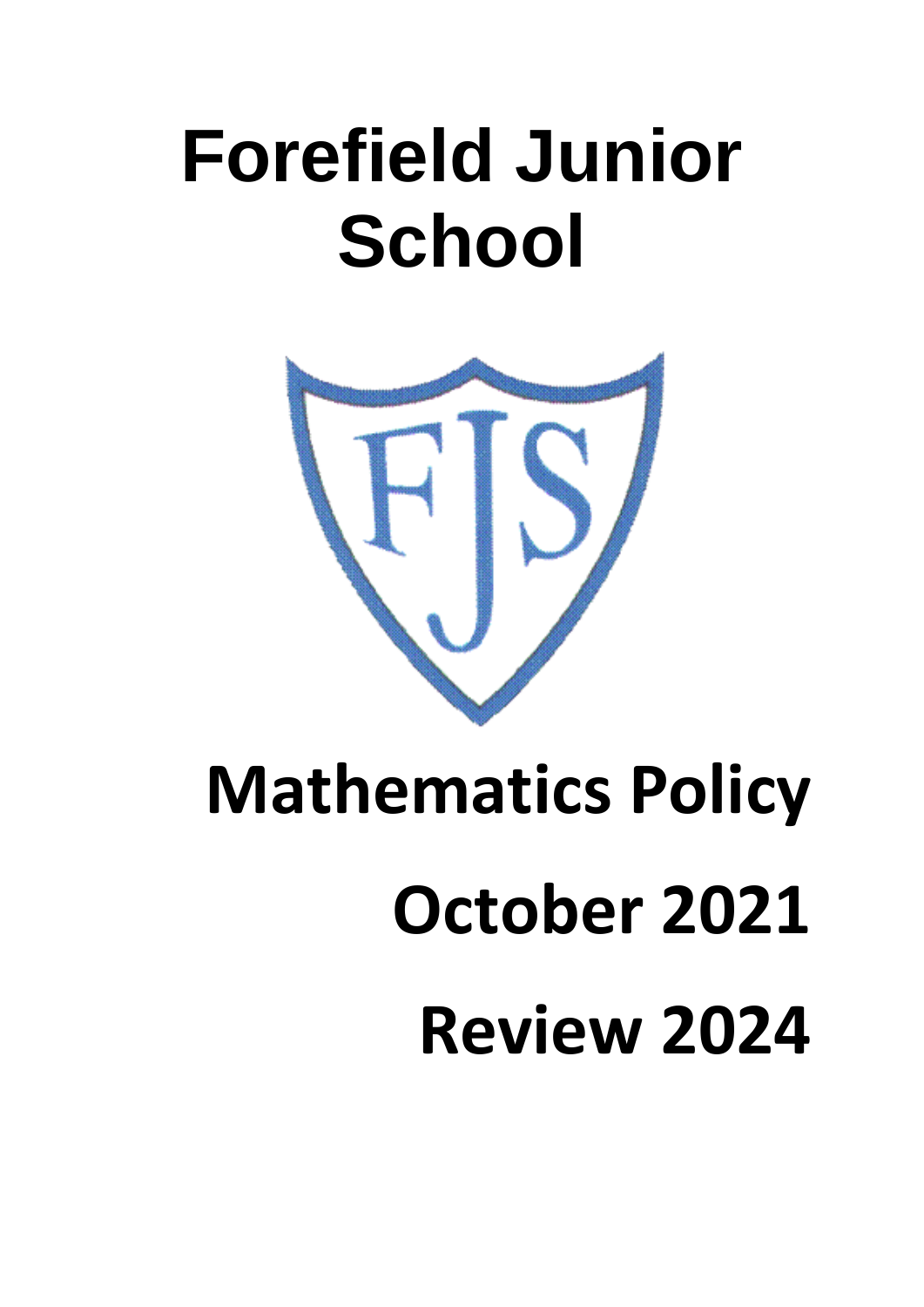#### **Forefield Junior School Mission Statement**

Forefield Junior School is a P.R.O.U.D. school built on Passion and Respect, where Opportunities can be seized by Unique and Determined learners.

We are passionate about learning in an environment where everyone is empowered to be themselves and to flourish. We respect and value each and every individual and cherish their unique qualities to create a sense of belonging. We are determined to support personal, social and emotional development by encouraging self-belief and providing opportunities for everyone to express themselves and grow in confidence.

By celebrating their diverse contribution to the life of the school and the wider community, each person will be encouraged to build on their foundations, to instil a belief in everyone that they have limitless potential and are always capable of achieving their best - throughout their lives. As a family we share each other's successes and take pride in them.

We will consistently promote the highest of standards in every aspect of school life, provide a vibrant, stimulating curriculum in a safe and happy learning environment, to foster excellent attitudes and behaviour. The inspirational opportunities we provide will fuel a passion for learning and a sense of pride in all we do.

This is what makes us PROUD:

Passion, Respect, Opportunity, Unique, Determined.

## **Aims**

The mathematical curriculum at Forefield Junior School aims to:

- provide the opportunity for children to develop the practical skills and understanding as outlined in the National Curriculum for Mathematics
- develop the children's mental arithmetic skills and mental methods to help children observe the patterns and relationships of mathematics
- encourage the use of mathematical language in order to discuss, explain and express ideas and to interpret results
- develop the creativity and flexibility of mind to investigate and problem solve
- encourage children to work both independently and collaboratively and be able to select appropriate strategies, materials and equipment for tasks set
- help children develop their use of computing within the context of mathematics
- help children to experience success and enjoyment from mathematical study in order to develop a confident and positive approach to the subject.
- achieve their full potential.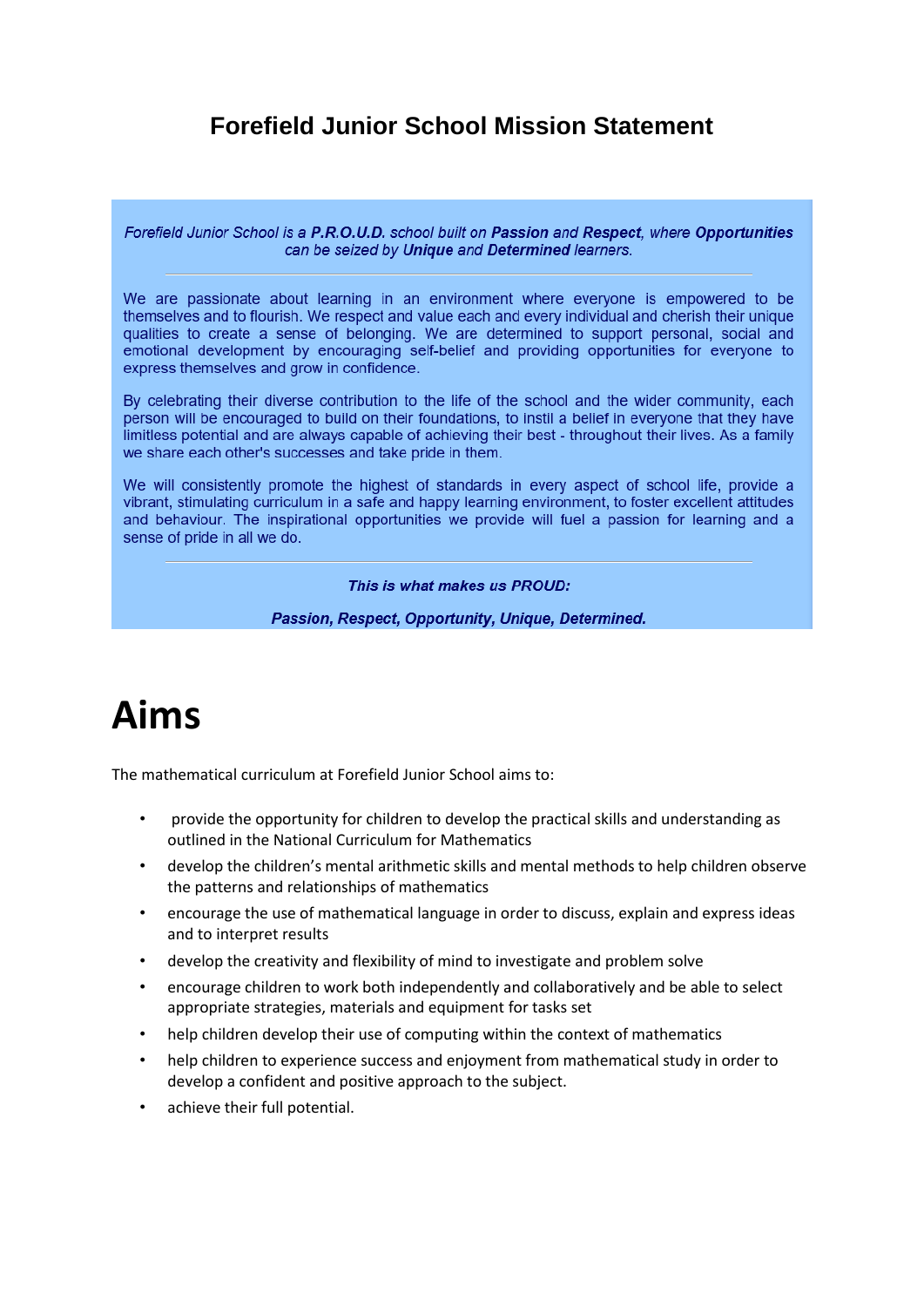## **Curriculum Intent**

#### **What are we trying to achieve through our curriculum?**

#### **1. An ambitious scheme of work that challenges all pupils**

- Year group teams work together to develop a scheme of work that promotes reasoning, problem solving, perseverance and opportunities for collaborative learning.
- Opportunities to embed fluency are built in to all topics. Full curriculum coverage is ensured through monitoring and book scrutiny.
- Year group planning meetings are used to discuss the pitch of lessons for different ability groups.
- Pre-learning tasks inform the subject content and depth of future topics. We adjust the scheme of work for individual classes and the year group as a whole accordingly.
- Assessment for Learning questions and key vocabulary are included in lesson planning to inform pupil questioning.
- Co-coaching sessions are used to discuss the pedagogy of forthcoming topics. We share different strategies, resources and assessment for learning tools to ensure all teachers are constantly sharing and developing knowledge, skill and understanding.
- Transition meetings and cross phase lesson observations ensure KS2 starts where KS1 left off. This is monitored through monitoring and book scrutiny.
- Problem-solving questions are not restricted to worded problems.

#### **2. Inspiring and exciting students**

- We aim to make learning exciting.
- We encourage resilience by rewarding and celebrating perseverance rather than just the correct answer. Students develop perseverance as a result of regular exposure to low threshold – high ceiling tasks, opportunities to work collaboratively and a classroom culture that values making mistakes as a step towards new learning. This is monitored through learning walks and lesson observations.
- We promote independence by providing concrete materials and visual prompts that children can access without needing recourse to a teacher.
- Teachers give children thinking time when responding to questions.

#### **3. Embedding the skills pupils have been taught**

Opportunities are sought to embed mathematics in the wider curriculum. Some examples include:

interpreting/drawing graphs investigating populations reading and interpreting problems presenting and explaining reasoning measuring using a range of measuring tools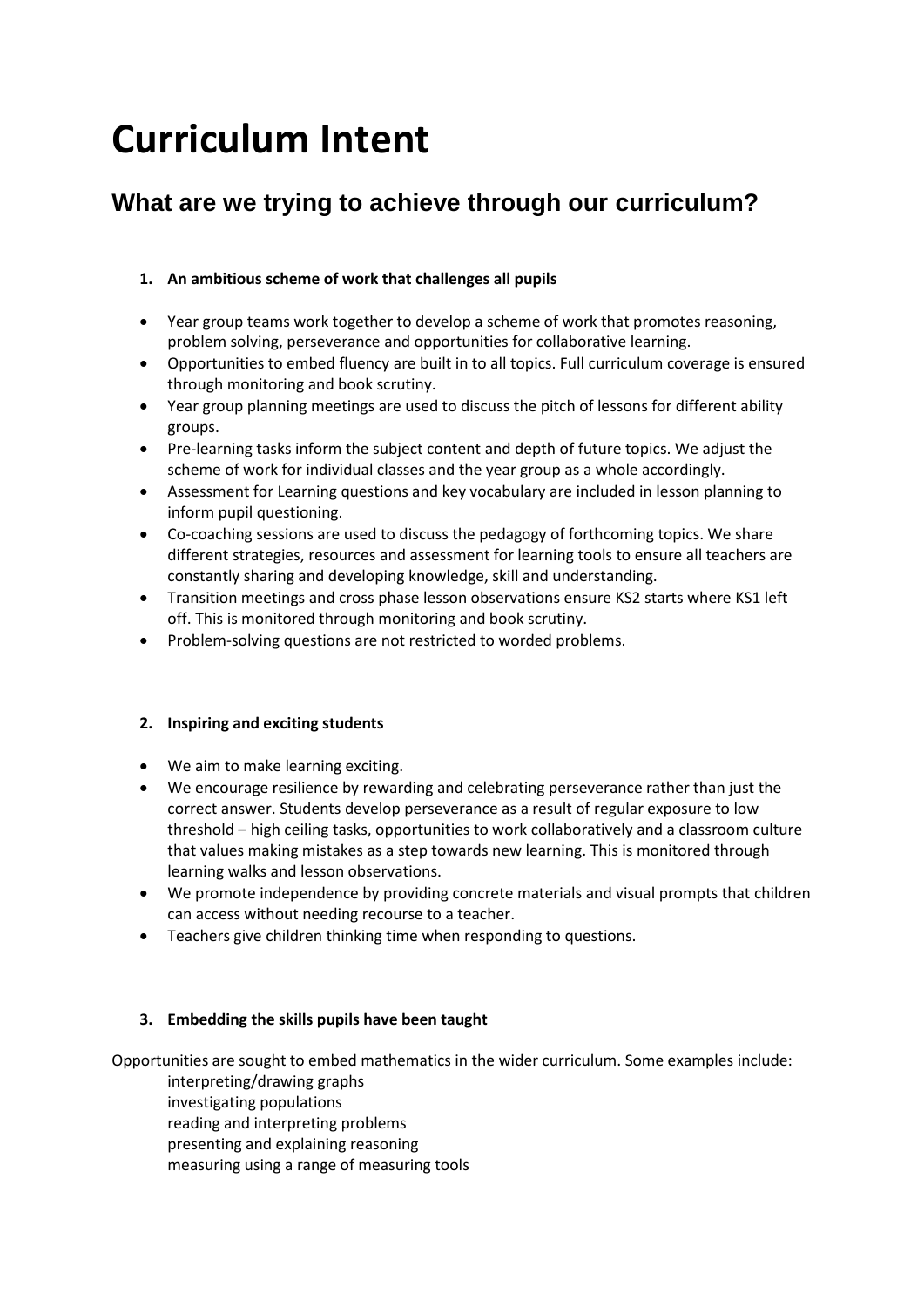interpreting scales and calculating distances searching for and describing patterns

#### **4. Expecting all pupils to master the Mathematics Curriculum**

Our teaching for mastery is underpinned by the NCETM's 5 Big Ideas.



#### **1. Coherence**

Lessons are broken down into small connected steps that gradually unfold the concept, providing access for all children and leading to a generalisation of the concept and the ability to apply the concept to a range of contexts.

#### **2. Representation and Structure**

Representations used in lessons are varied and designed to expose the mathematical structure being taught, the aim being that students can do the maths without recourse to the representation.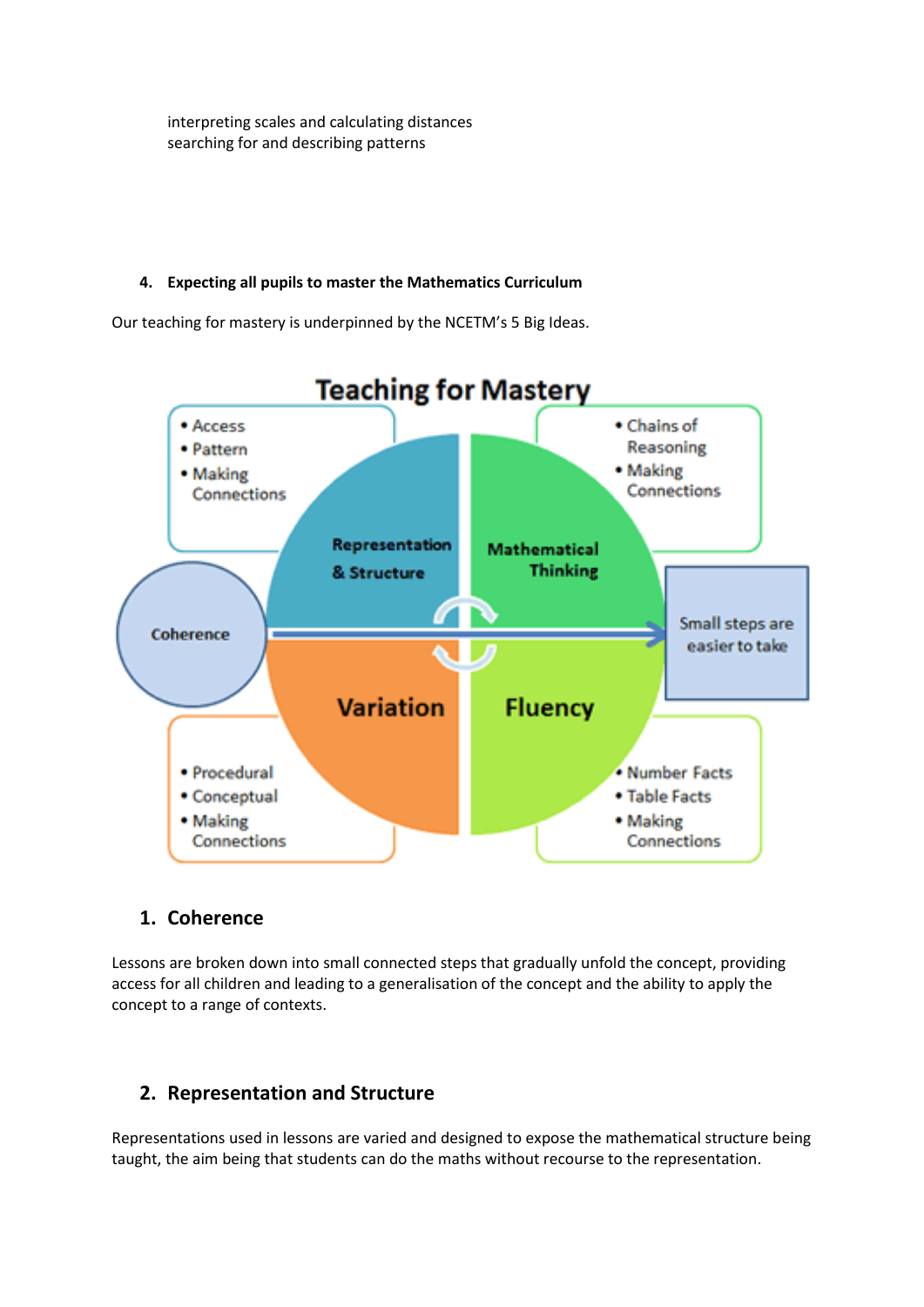#### **3. Mathematical Thinking**

If taught ideas are to be understood deeply, they must not merely be passively received but must be worked on by the student: thought about, reasoned with and discussed with others.

#### **4. Fluency**

Quick and efficient recall of facts and procedures and the flexibility to move between different contexts and representations of mathematics.

#### **5. Variation**

Variation is twofold. It is firstly about how the teacher represents the concept being taught, often in more than one way, to draw attention to critical aspects, and to develop deep and holistic understanding. It is also about the sequencing of the episodes, activities and exercises used within a lesson and follow up practice, paying attention to what is kept the same and what changes, to connect the mathematics and draw attention to mathematical relationships and structure.

#### **Teaching for Mastery Principles**

• It is achievable for all – we have high expectations and encourage a positive 'can do' mindset towards mathematics in all pupils, creating learning experiences which develop children's resilience in the face of a challenge and carefully scaffolding learning so everyone can make progress.

• Deep and sustainable learning – lessons are designed with careful small steps, questions and tasks in place to ensure the learning is not superficial.

• The ability to build on something that has already been sufficiently mastered – pupils' learning of concepts is seen a continuum across the school.

• The ability to reason about a concept and make connections – pupils are encouraged to make connections and spot patterns between different concepts (E.g. the link between ratio, division and fractions) and use precise mathematical language, which frees up working memory and deepens conceptual understanding.

• Conceptual and procedural fluency – teachers move mathematics from one context to another (using objects, pictorial representations, equations and word problems). There are high expectations for pupils to learn times tables, key number facts (so they are automatic) and have a true sense of number. Pupils are also encouraged to think whether their method for tackling a given calculation or problem is **Appropriate**, **Reliable** and **Efficient** (A.R.E).

• Problem solving is central – this develops pupils' understanding of why something works so that they truly have an appreciation of what they are doing rather than just learning to repeat routines without grasping what is happening.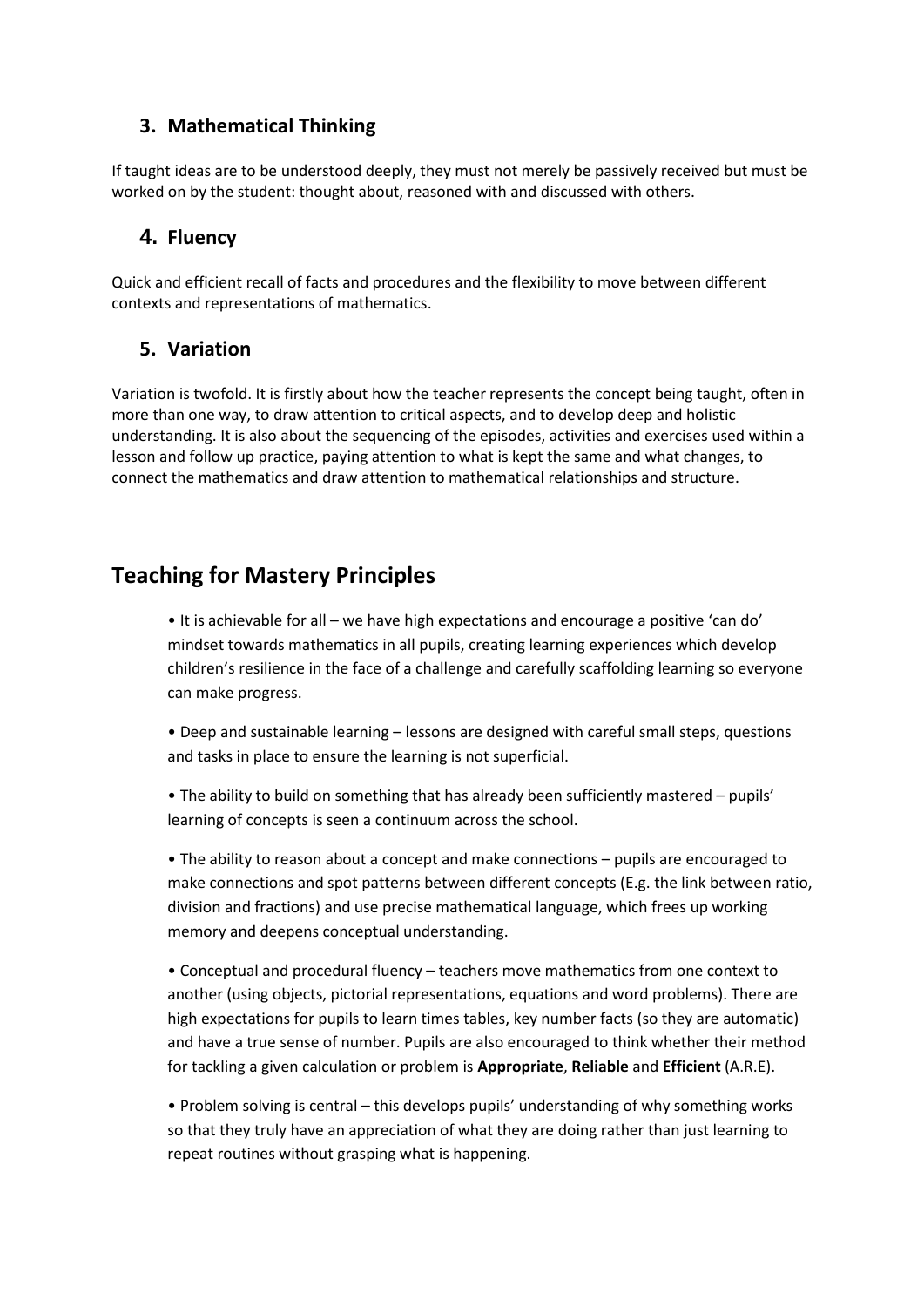• Challenge through greater depth - rather than accelerated content, (moving onto next year's concepts) teachers set tasks to deepen knowledge and improve reasoning skills within the objectives of their year group.

## **Curriculum Implementation**

#### **Curriculum Design and Planning**

• Staff use White Rose Maths Schemes of Learning as a starting point in order to develop a coherent and comprehensive conceptual pathway through the mathematics. The focus is on the whole class progressing together. Collaborative planning with year group colleagues is fundamental to ensure consistency.

• Learning is broken down into small, connected steps, building from what pupils already know. The lesson journey is detailed in the scheme of work.

• Difficult points and potential misconceptions are identified in advance and strategies to address them planned.

• Key questions are planned, to challenge thinking and develop learning for all pupils.

• Contexts and representations are carefully chosen to develop reasoning skills and to help pupils link concrete ideas to abstract mathematical concepts.

• The use of high quality materials and tasks to support learning and provide access to the mathematics, is integrated into lessons. These may include White Rose Maths Schemes of Learning and Assessment Materials, White Rose Maths RPS questions, Abacus textbook activities, NCETM Mastery Assessment materials, NRICH tasks and challenges, visual images and concrete resources.

• Opportunities for extra fluency practice (instant recall of key facts, such as number bonds, times tables, division facts, addition and subtraction facts) should be provided outside mathematics lessons (morning starters or postlunch).

#### **Lesson Structure**

- Lessons are sharply focused; digression is generally avoided.
- Key new learning points are identified explicitly.

• There is regular interchange between concrete/contextual ideas, pictorial representations and their abstract/symbolic representation.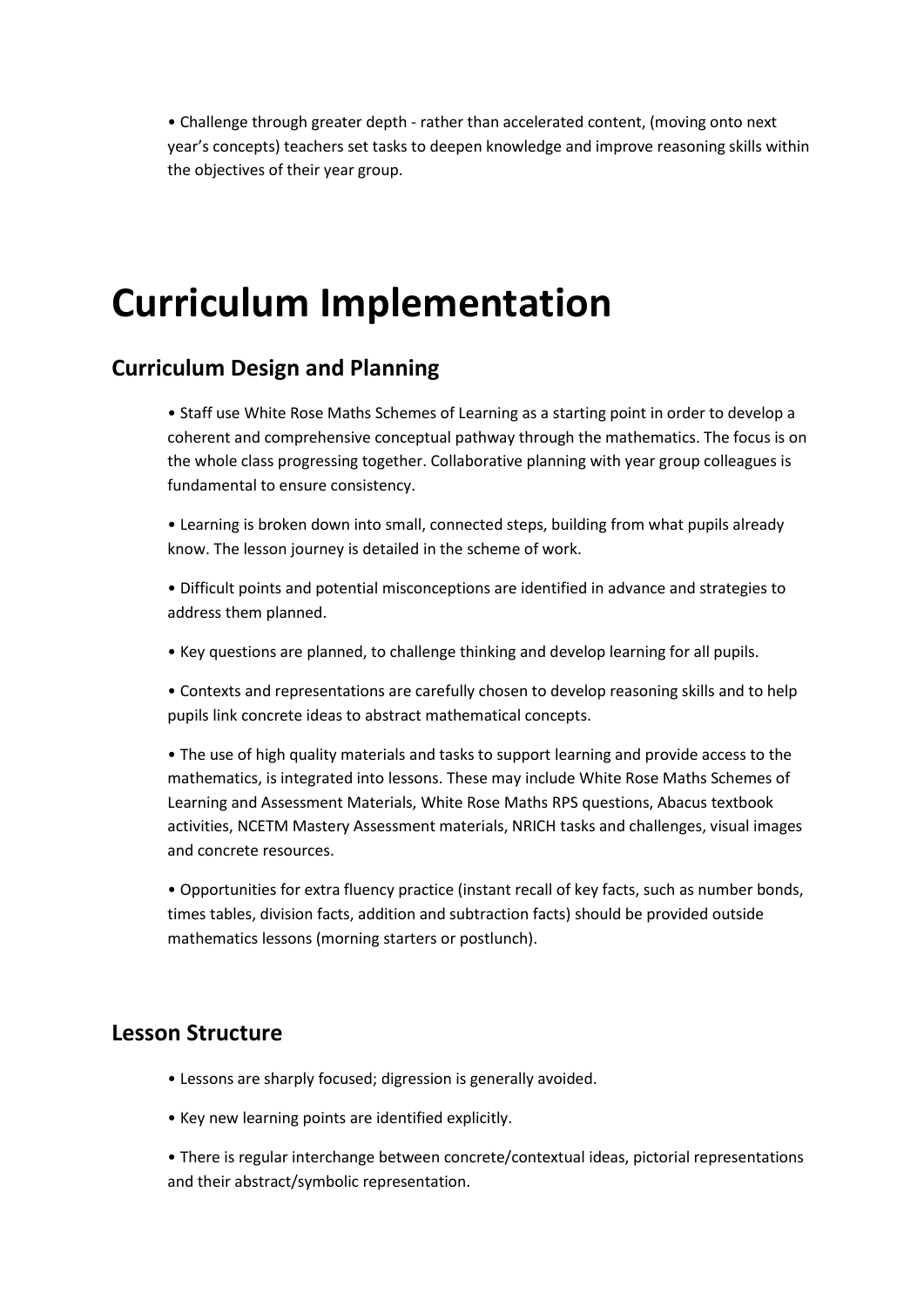• Mathematical generalisations are emphasised as they emerge from underlying mathematics, which is thoroughly explored within contexts that make sense to pupils.

• Making comparisons is an important feature of developing deep knowledge. The questions "What's the same, what's different?" are often used to draw attention to essential features of concepts.

• Repetition of key ideas (for example, in the form of whole class recitation, repeating to talk partners etc) is used frequently. This helps to verbalise and embed mathematical ideas and provides pupils with a shared language to think about and communicate mathematics.

• Teacher-led discussion is interspersed with short tasks involving pupil to pupil discussion and completion of short activities.

• Formative assessment is carried out throughout the lesson; the teacher regularly checks pupils' knowledge and understanding and adjusts the lesson accordingly.

• Gaps in pupils' knowledge and understanding are identified early and are addressed rapidly.

• Teachers discuss their mathematics teaching regularly with colleagues, sharing teaching ideas and classroom experiences in detail and working together to improve their practice.

#### **Marking**

- We have developed a marking system that clearly identifies areas of success and areas for development.
- All children have access to a copy of the code which is displayed in the classroom and in their exercise book.
- Children are expected to respond to the different elements of the code in different ways in response to the teacher's feedback.
- Children are given sufficient time to respond to the teacher's feedback.

## **Curriculum Impact**

#### **Assessment and Record Keeping**

- Teachers use a range of assessment for learning strategies in every lesson to allow all children to demonstrate what they can do and to allow increased thinking time when responding to the teacher's questions. Strategies might include:
	- o 'show me' tools (individual whiteboards, numbers up etc)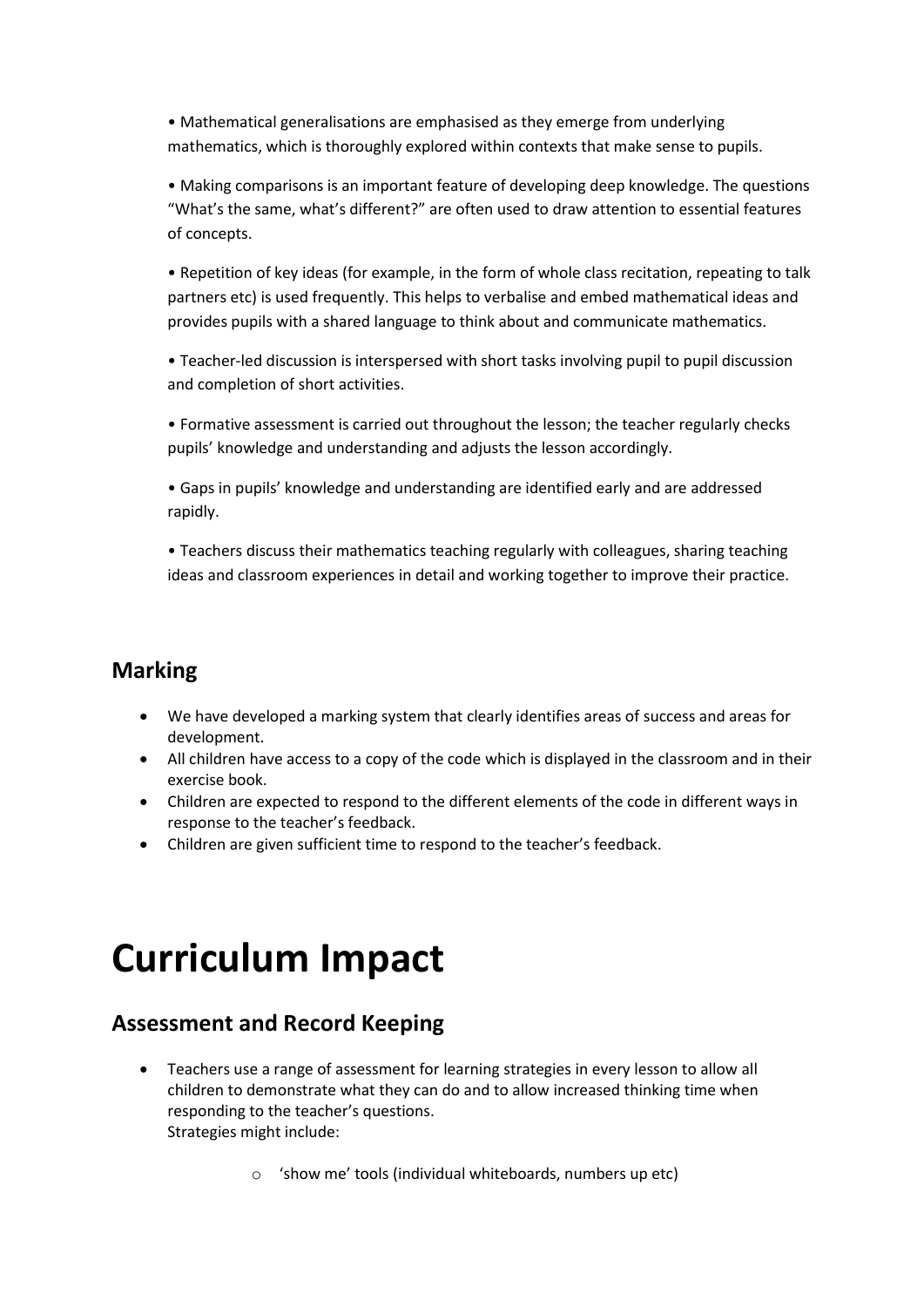- o group discussions
- o talking partners
- o pre-learning and post learning tasks
- o targeted questioning
- In addition to the formative assessment undertaken in lessons, teachers will use termly summative assessments (NFER test) to reinforce their judgements and provide further opportunities to identify gaps in pupil learning and tailor future lessons.
- Teacher judgements are then entered onto the class tracking spreadsheet each term and teachers talk through the progress of their pupils at termly pupil progress meetings: this ensures targeted support can be given to those who need it.

## **Inclusion and Special Needs**

Forefield Junior School aims to meet the needs of all, taking into account gender, ethnicity, culture, religion, language, disability, age and social circumstances. The provision for children with special needs is detailed in the SEND Policy. Pupils may be supported by additional adults, modified and/or differentiated resources, modified and/or differentiated activities. They may also complete additional activities outside of the mathematics lesson or be taught in a smaller class size (Y4-6). We have high expectations of all children and strongly believe that all children are able to achieve in mathematics. Some may take longer to grasp concepts and may need careful scaffolding or extra time/support.

## **Home/School Links**

At Forefield Junior School we encourage parents to be involved in the mathematics curriculum by:

- Providing parents with information about what is taught and when so that they can support at home. Pupils are provided with mathematics home-learning on a weekly basis which is linked to the content being taught in school.
- Using the school website to provide information about key learning in mathematics as pupils move through the school.
- Running curriculum evenings and workshops.
- Twice a yearly meetings between parents and teachers to discuss a child's progress.